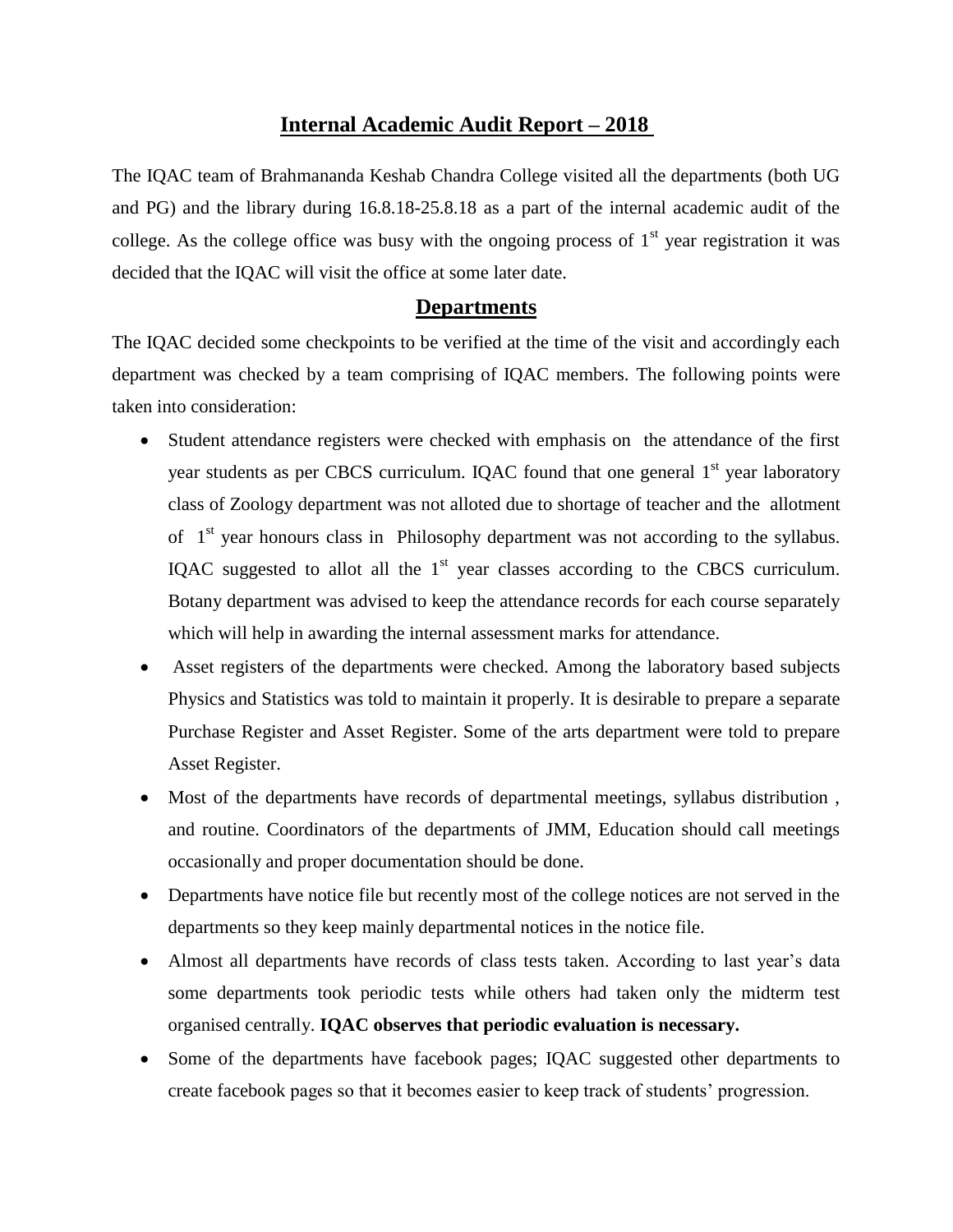- All the honours departments are advised to update the alumni list prepared at the time of NAAC visit. The general departments are advised to maintain alumni records.
- All the departments are advised to hold extension lectures utilising contingency fund. They are also advised to organize students' seminar to encourage more participatory learning.
- The departments gave plans for the current academic year which includes science camp involving nearby schools student seminars, wall magazine, student projects, field survey by students, student visit to nearby research institutes, student volunteers of external organisation.
- Most of the departments have seminar libraries. IQAC suggested to encourage students to use the resources available.
- IQAC gave special importance to the PG departments, Botany and Mathematics. Inspite of limited resources the two departments are successively running the courses for one and a half years. IQAC members met the  $2<sup>nd</sup>$  year PG students and enquired about the difficulties faced by them.
	- $\triangleright$  The postgraduate students of the Botany department reported the delay in publication of the results. They also requested if they be informed about the midterm marks before the end semester examination. The IQAC members promised to take up the matter with the concerned authority. The students want special papers as mentioned earlier. They also complained about limited laboratory space and insufficient number of classrooms.
	- $\triangleright$  The postgraduate students of the Mathematics department complained that the central library does not have books based on their syllabus. The computers are backdated and are also insufficient. There is no drinking water facility in the new building.

### **Challenges faced by the departments**

- Many departments need to buy books in the central library based on the CBCS syllabus.  **IQAC observed that the process has started.**
- Almost all laboratory based departments need to buy instruments, chemicals as per the new CBCS syllabus.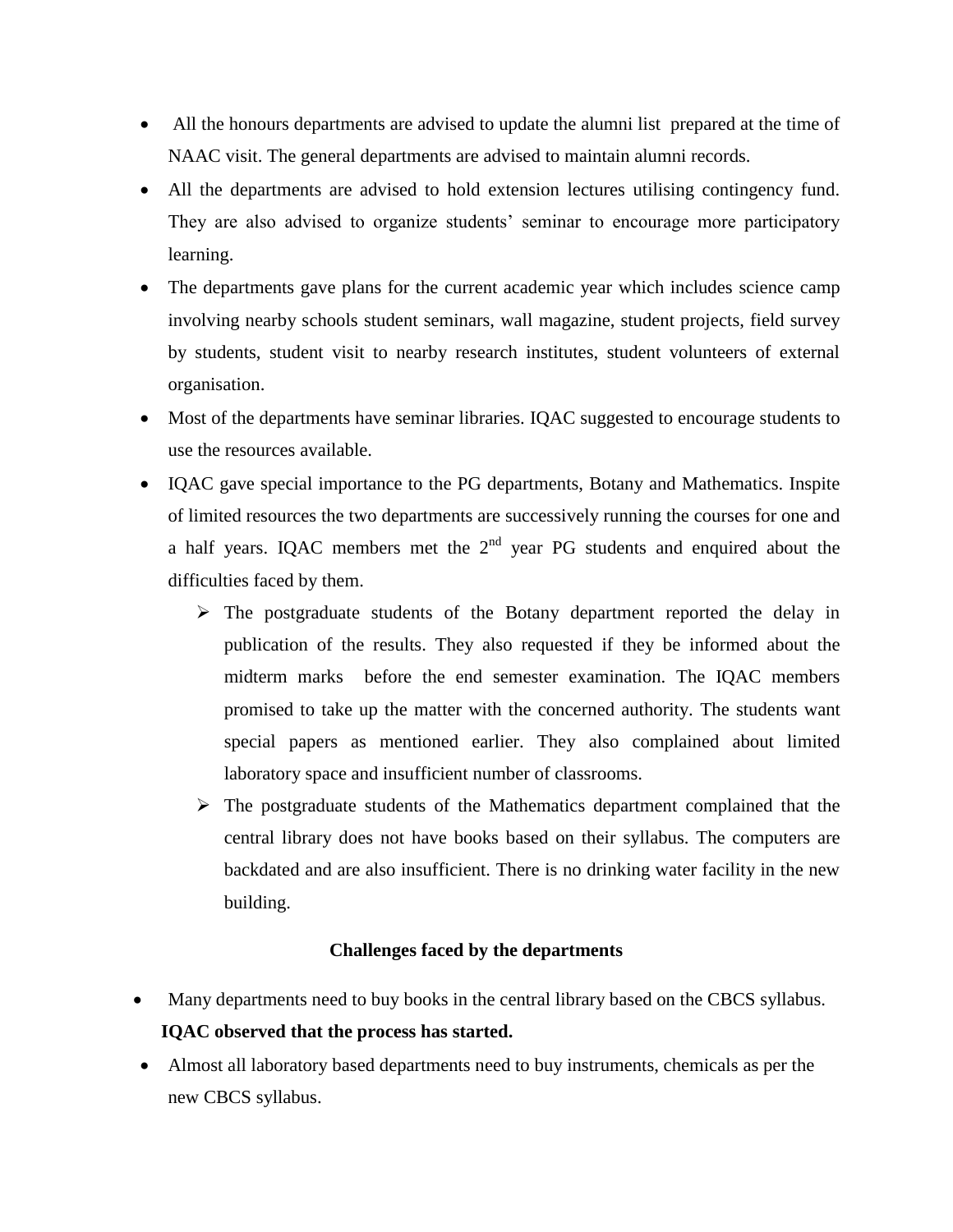- Unavailability of Internet facility is hampering work of all departments
- The departments housed in the main staff room needs more space. Some of the departments like **Bengali needs an almirah** but there is no space in the staffroom.

The new departments of Education and JMM have no departmental almirahs.

- Dwindling number of students in many departments
- The toilets are not clean which is creating problems for the departments and classrooms just beside them.

Apart from the above mentioned problems which are common to many departments we are highlighting some department specific problems which were shared during IQAC visit.

- **Botany :**Needs laptop and projector for PG teaching, Shortage of staff for doing clerical work for PG, PG I lab has no water connection
- **Chemistry:** Table tops of Inorganic laboratory (Room No 205)need to be renovated. Urgently needed fume chambers.
- Physics : The head of the department Dr Pinaki Patra had tendered his resignation at the end of July but no action has been taken. As a result day to day activities of the department is getting hampered. Needs computers as it is included in each year.
- **Zoology :** Acute shortage of teaching staff; There is no separate space for the nonteaching staff; Allotment of contingency is insufficient considering large number of students in the department .
- **IFF:** Acute space problem, no Non Teaching staff, the roof top of the department needs immediate repair
- **Computer Science:** Computers with net connection needed**.**
- **JMM:** Laboratory is not equipped with computers. Many students in 2<sup>nd</sup> year who need to do practical classes. Camera needed for photography practical class.
- **Statistics:** No Non Teaching staff, computer needed, lack of infrastructure

 **Molecular Biology:** The department, at present, is running with a casual Non-Teaching staff who is also busy with several other works of the college. This creates a problem for the smooth functioning of the department.